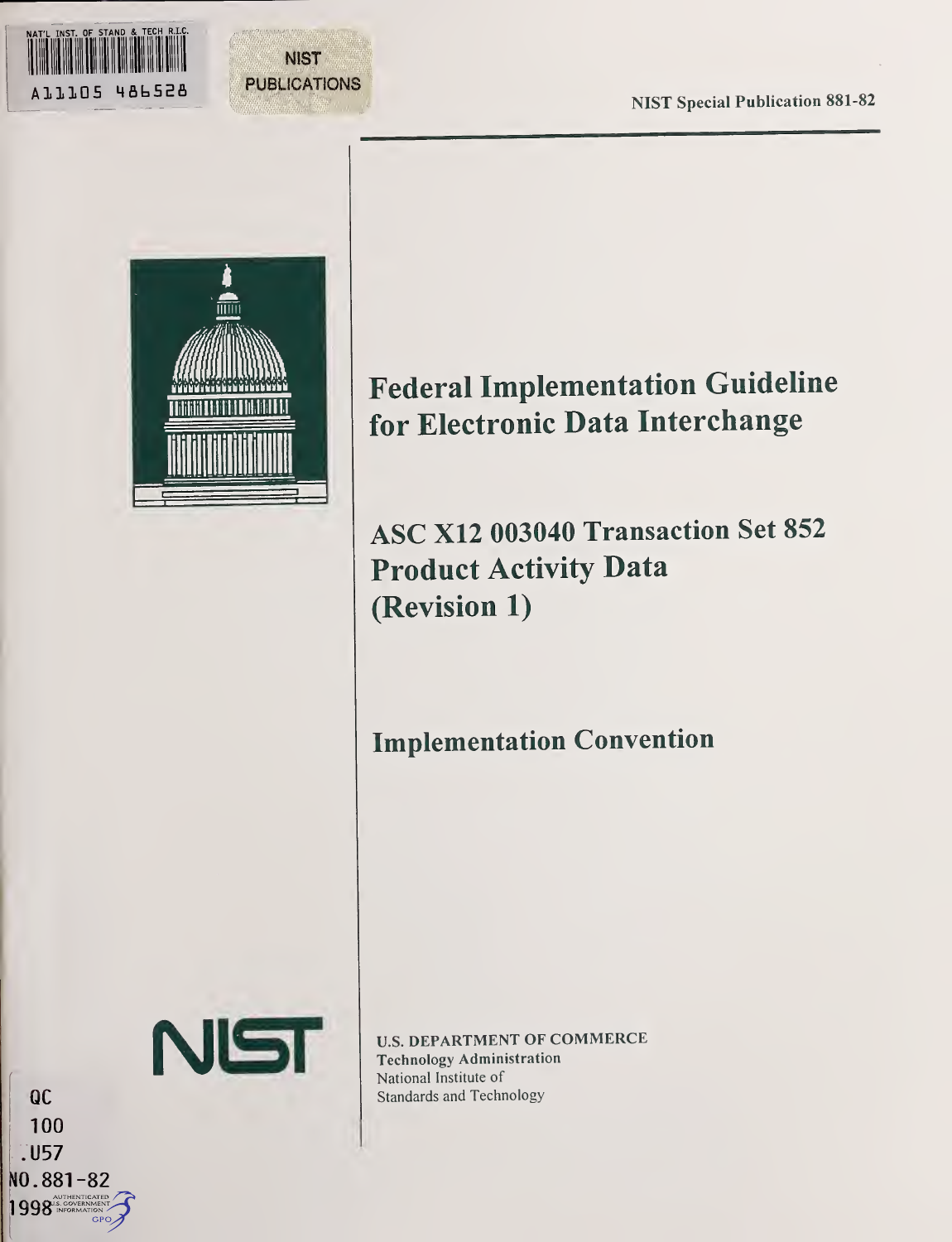he National Institute of Standards and Technology was established in 1988 by Congress to "assist industry in the development of technology  $\dots$  needed to improve product quality, to modernize manufacturing processes, to ensure product reliability . . . and to facilitate rapid commercialization ... of products based on new scientific discoveries."

NIST, originally founded as the National Bureau of Standards in 1901, works to strengthen U.S. industry's competitiveness; advance science and engineering; and improve public health, safety, and the environment. One of the agency's basic functions is to develop, maintain, and retain custody of the national standards of measurement, and provide the means and methods for comparing standards used in science, engineering, manufacturing, commerce, industry, and education with the standards adopted or recognized by the Federal Government.

As an agency of the U.S. Commerce Department's Technology Administration, NIST conducts basic and applied research in the physical sciences and engineering, and develops measurement techniques, test methods, standards, and related services. The Institute does generic and precompetitive work on new and advanced technologies. NIST's research facilities are located at Gaithersburg, MD 20899, and at Boulder, CO 80303. Major technical operating units and their principal activities are listed below. For more information contact the Publications and Program Inquiries Desk, 301-975-3058.

## Office of the Director

- National Quality Program
- International and Academic Affairs

## Technology Services

- Standards Services
- Technology Partnerships
- Measurement Services
- Technology Innovation
- Information Services

## Advanced Technology Program

- Economic Assessment
- Information Technology and Applications
- Chemical and Biomedical Technology
- Materials and Manufacturing Technology
- Electronics and Photonics Technology

## Manufacturing Extension Partnership Program

- Regional Programs
- National Programs
- Program Development

## Electronics and Electrical Engineering **Laboratory**

- Microelectronics
- Law Enforcement Standards
- Electricity
- Semiconductor Electronics
- Electromagnetic Fields'
- Electromagnetic Technology<sup>1</sup>
- Optoelectronics<sup>1</sup>

## Chemical Science and Technology Laboratory

- Biotechnology
- Physical and Chemical Properties<sup>2</sup>
- Analytical Chemistry
- Process Measurements
- Surface and Microanalysis Science

## Physics Laboratory

- Electron and Optical Physics
- Atomic Physics
- Optical Technology
- Ionizing Radiation
- Time and Frequency<sup>1</sup>
- Quantum Physics'

## Materials Science and Engineering Laboratory

- Intelligent Processing of Materials
- Ceramics
- Materials Reliability'
- Polymers
- Metallurgy
- NIST Center for Neutron Research

## Manufacturing Engineering Laboratory

- Precision Engineering
- Automated Production Technology
- Intelligent Systems
- Fabrication Technology
- Manufacturing Systems Integration

## Building and Fire Research Laboratory

- Structures
- Building Materials
- Building Environment
- Fire Safety Engineering
- Fire Science

## Information Technology Laboratory

- Mathematical and Computational Sciences<sup>2</sup>
- Advanced Network Technologies
- Computer Security
- Information Access and User Interfaces
- High Performance Systems and Services
- Distributed Computing and Information Services
- Software Diagnostics and Conformance Testing

<sup>1</sup>At Boulder, CO 80303.  $<sup>2</sup>$ Some elements at Boulder, CO.</sup>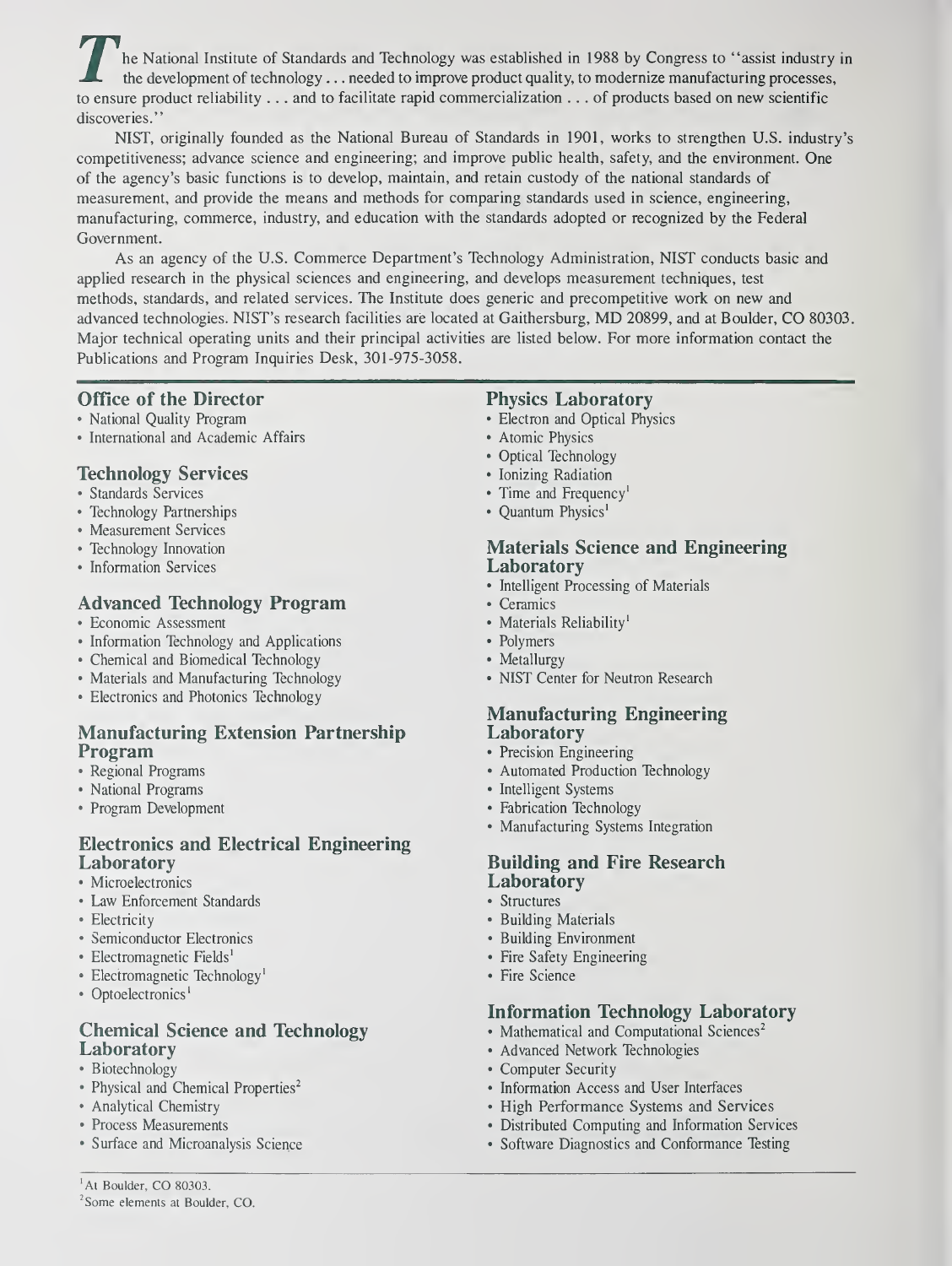# Federal Implementation Guideline for Electronic Data Interchange

## ASC X12 003040 Transaction Set 852 Product Activity Data (Revision 1)

## Implementation Convention

Electronic Commerce Acquisition Program Management Office Standard Management Committee - Secretariat National Institute of Standards and Technology Gaithersburg, MD 20899-0001

Editor: Dr. Jean-Philippe Favreau

August 1998



U.S. DEPARTMENT OF COMMERCE William M. Daley, Secretary

Technology Administration Gary R. Bachula, Acting Under Secretary for Technology

National Institute of Standards and Technology Raymond G. Kammer, Director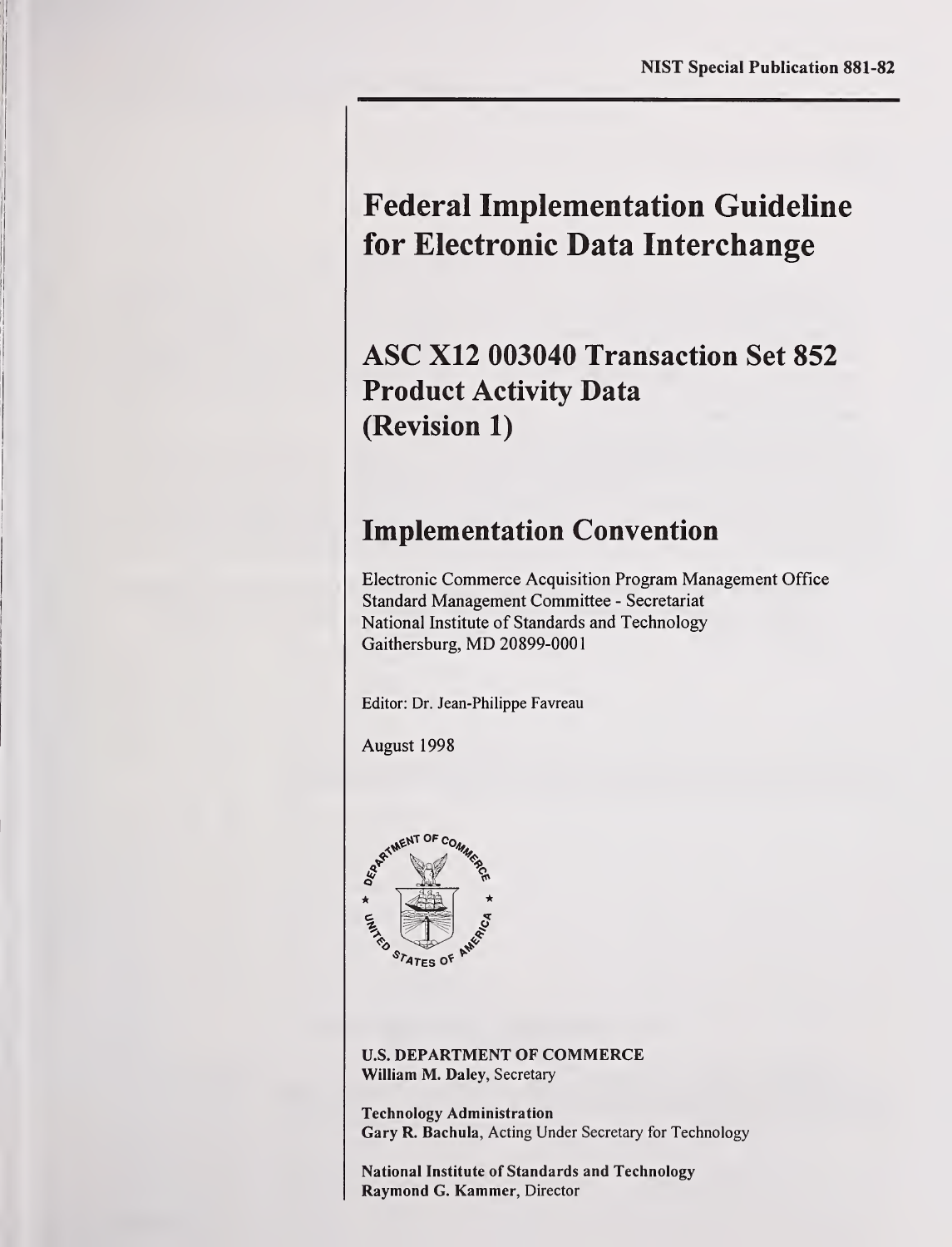## Reports on Information Technology

The National Institute of Standards and Technology (NIST)'s Information Technology Laboratory (ITL) develops standards and guidelines, provides technical assistance, and conducts research for computers and resources. As part of the overall federal effort to establish a single face to industry for conducting electronic commerce, ITL has been designated as the organization responsible for coordinating the development of Federal Implementation Conventions (ICs) for Electronic Data Interchange (EDI). ICs are defined by functional-area experts who create and select options from standard EDI Transaction Sets to yield the implementations to be used for practical EDI. These ICs are made available to federal agencies and industry by electronic means and this Special Publication Series.

#### National Institute of Standards and Technology Special Publication 881-82 Natl. Inst. Stand. Technol. Spec. Publ. 881-82, 14 pages (Aug. 1998) CODEN: NSPUE2

 $\mathbf{r}$ 

U.S. GOVERNMENT PRINTING OFFICE WASHINGTON: 1998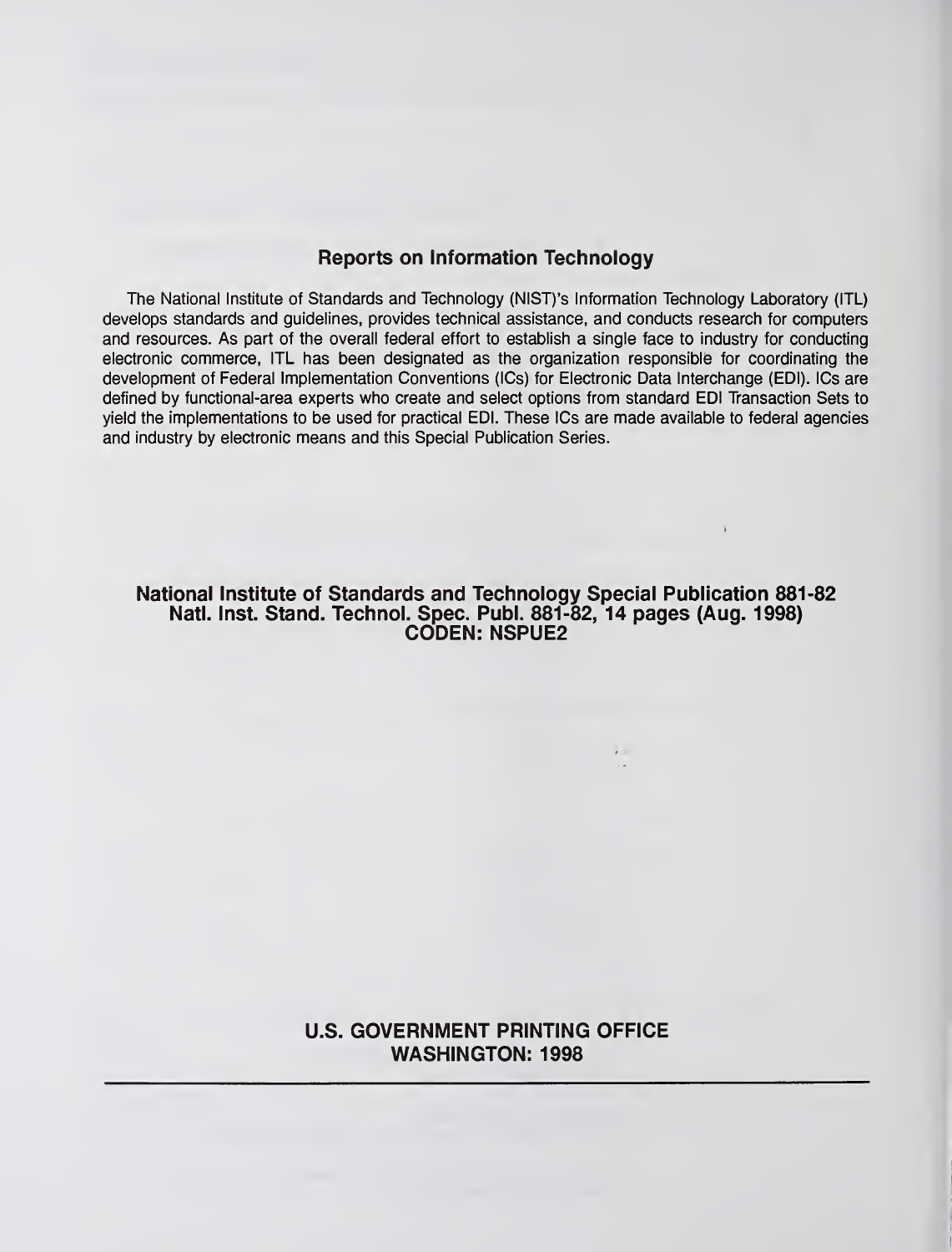# 852 Product Activity Data

## Functional Group ID=PD

#### Introduction:

This Draft Standard for Trial Use contains the format and establishes the data contents of the Product Activity Data Transaction Set (852) for use within the context of an Electronic Data Interchange (EDI) environment. The transaction set can be used by a distributor, warehouse, or retailer to advise a trading partner of inventory, sales, and other product activity information. Product activity data enables a trading partner to plan and ship, or propose inventory replenishment quantities, for distribution centers, warehouses or retail outlets. The receiver of the transaction set will maintain some type of inventory/product movement records for its trading partners to enable replenishment calculations based on data provided by the distributor, warehouse or retailer.

#### Notes:

1. Organizations use this transaction set to provide asset balance and point of sale information to vendors responsible for replenishing distribution centers, warehouses or retail outlets.

2. Use a single occurrence of this transaction set to report asset balance and point of sale information to a single vendor for a single distribution center, warehouse or retail outlet.

#### Heading:

| Must Use | Pos.<br><u>No.</u><br>010 | Seg.<br>$rac{ID}{ST}$ | <b>Name</b><br><b>Transaction Set Header</b>                                                                  | Req.<br>Des.<br>M | Max.Use        | Loop<br><b>Repeat</b> | Notes and<br><b>Comments</b> |
|----------|---------------------------|-----------------------|---------------------------------------------------------------------------------------------------------------|-------------------|----------------|-----------------------|------------------------------|
| Must Use | 020                       | <b>XQ</b>             | <b>Reporting Date/Action</b>                                                                                  | M                 |                |                       |                              |
| Must Use | 030                       | <b>XPO</b>            | Preassigned Purchase Order Numbers                                                                            | $\Omega$          | >1             |                       |                              |
| Not Used | 040                       | N <sub>9</sub>        | Reference Number                                                                                              | $\Omega$          | >1             |                       |                              |
| Not Used | 050                       | <b>PER</b>            | <b>Administrative Communications Contact</b>                                                                  | $\Omega$          | 3              |                       |                              |
|          |                           |                       | LOOP ID - N1                                                                                                  |                   |                | 200                   |                              |
|          | 060                       | N1                    | aragint are considerably an interference and the construction of the constant of the control and con-<br>Name | O                 |                |                       | nl                           |
| Not Used | 070                       | N <sub>2</sub>        | <b>Additional Name Information</b>                                                                            | $\Omega$          |                |                       |                              |
| Not Used | 080                       | N <sub>3</sub>        | Address Information                                                                                           | $\Omega$          | $\overline{c}$ |                       |                              |
| Not Used | 090                       | N <sub>4</sub>        | Geographic Location                                                                                           | $\Omega$          |                |                       |                              |
| Not Used | 100                       | <b>FOB</b>            | F.O.B. Related Instructions                                                                                   | $\Omega$          |                |                       |                              |
| Not Used | 110                       | TD <sub>5</sub>       | Carrier Details (Routing Sequence/Transit<br>Time)                                                            | $\circ$           |                |                       |                              |
| Not Used | 120                       | <b>DTM</b>            | Date/Time/Period                                                                                              | $\Omega$          | >1             |                       |                              |
| Not Used | 130                       | N <sub>9</sub>        | Reference Number                                                                                              | $\Omega$          | >1             |                       |                              |
| Not Used | 140                       | <b>PER</b>            | Administrative Communications Contact                                                                         | $\Omega$          | 3              |                       |                              |

## Detail:

|          | Pos.<br>$\underline{\text{No}}$ . | Seg.<br>$\underline{\mathbf{ID}}$ | Name                  | Req.<br>Des. | Max.Use | Loop<br>Repeat | Notes and<br><b>Comments</b> |  |
|----------|-----------------------------------|-----------------------------------|-----------------------|--------------|---------|----------------|------------------------------|--|
|          |                                   |                                   | LOOP ID - LIN         |              |         | 999999         |                              |  |
| Must Use | 150                               | LIN                               | Item Identification   | Ő            |         |                |                              |  |
| Not Used | 160                               | <b>CTP</b>                        | Pricing Information   | О            | 25      |                |                              |  |
| Not Used | 170                               | PO <sub>4</sub>                   | Item Physical Details | О            |         |                |                              |  |
| Not Used | 171                               | N <sup>9</sup>                    | Reference Number      | О            | >1      |                |                              |  |
|          |                                   |                                   |                       |              |         |                |                              |  |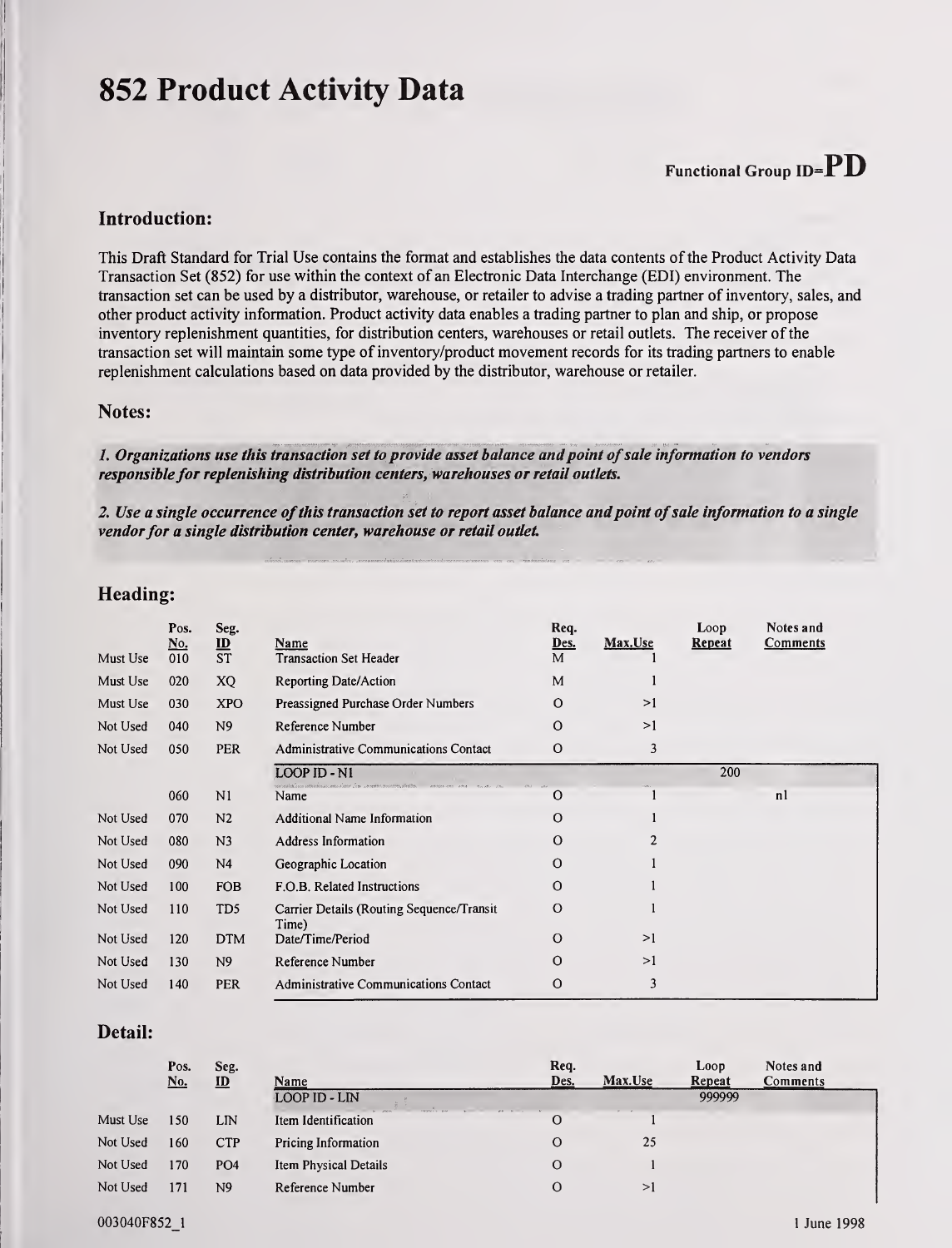| Not Used | 175 | AMT        | Monetary Amount                   |   | 10                                         |    |               |
|----------|-----|------------|-----------------------------------|---|--------------------------------------------|----|---------------|
|          |     |            | LOOP ID - ZA                      |   | THE ARE TRISTENSIVE COMMONSTRATIONS - SALE | 99 |               |
| Must Use | 180 | ZA         | <b>Product Activity Reporting</b> | M |                                            |    | men ste<br>n2 |
| Not Used | 190 | <b>CTP</b> | Pricing Information               |   | 25                                         |    |               |
| Not Used | 200 | <b>SDO</b> | <b>Destination Quantity</b>       |   |                                            |    |               |

#### Summary:

| Must Use | Pos.<br><u>No.</u><br>210 | Seg.<br>$\mathbf{ID}$<br><b>CTT</b> | <b>Name</b><br><b>Transaction Totals</b> | Req.<br>Des. | Max.Use | Loop<br>Repeat | Notes and<br>Comments<br>nJ |
|----------|---------------------------|-------------------------------------|------------------------------------------|--------------|---------|----------------|-----------------------------|
| Must Use | 220                       | <b>SE</b>                           | <b>Transaction Set Trailer</b>           | M            |         |                |                             |

#### Transaction Set Notes

- 1. The reporting location is required. The reporting location is specified explicitly in the Nl segment using the code RL in NlOl, or implicitly using the SDQ segment (Table 2) with the location data elements. They are mutually exclusive (the SDQ and the N1 with N101 containing RL).
- The quantity for the item identified in the LIN segment is required. Quantity is specified either in the ZA  $2.$ segment (ZA02) or in the SDQ segment, but not in both.
- The number of line items (CTTOl) is the accumulation of the number of LIN segments. Hash total (CTT02)  $3.$ is not used in this transaction set.

When sending item and activity data in the LIN loop, the CTT segment is required.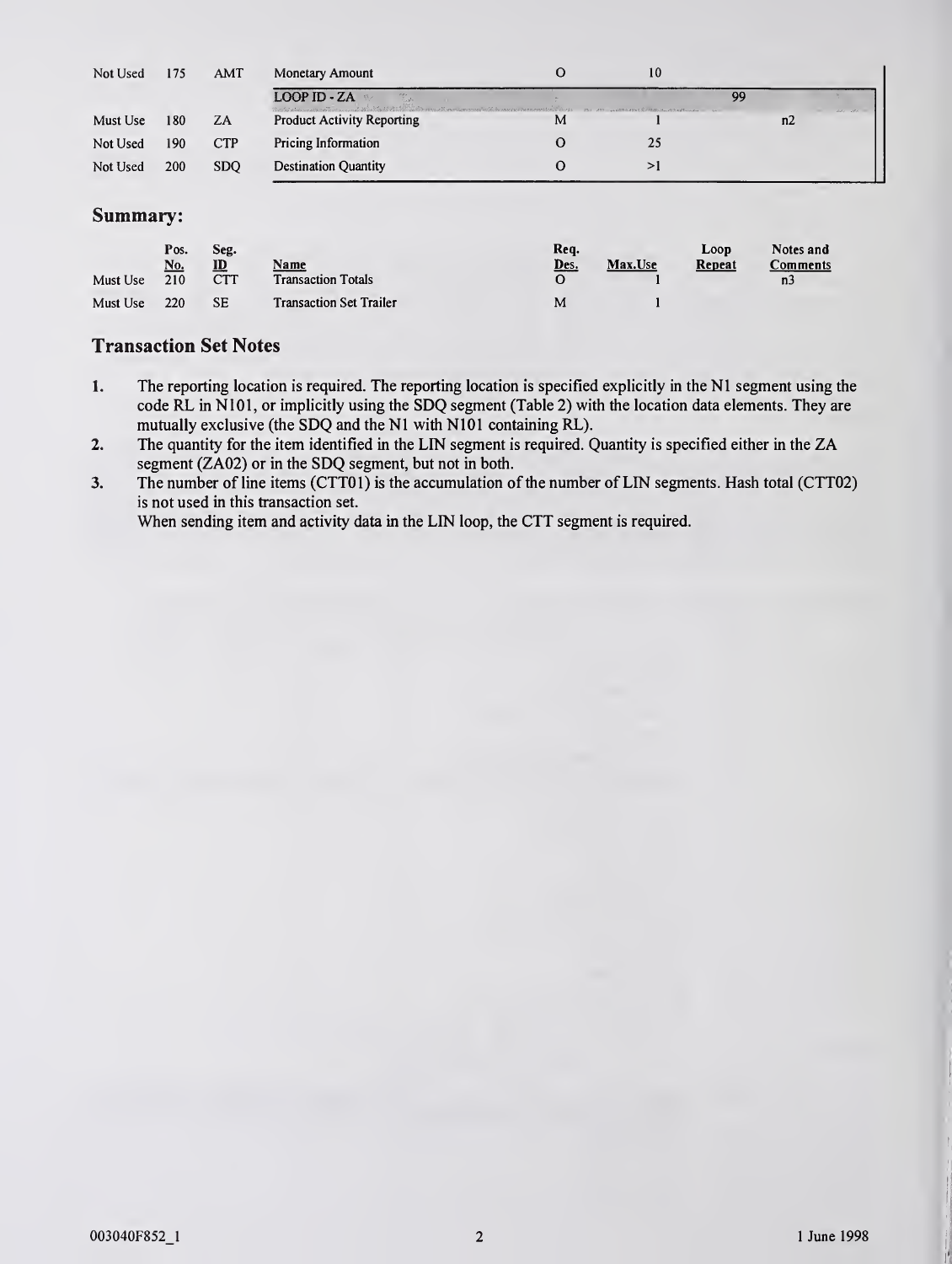| Segment:               | <b>ST</b> Transaction Set Header                                                                                                                                                                                     |
|------------------------|----------------------------------------------------------------------------------------------------------------------------------------------------------------------------------------------------------------------|
| <b>Position:</b>       | 010                                                                                                                                                                                                                  |
| Loop:                  |                                                                                                                                                                                                                      |
| Level:                 | Heading                                                                                                                                                                                                              |
| Usage:                 | Mandatory                                                                                                                                                                                                            |
| Max Use:               |                                                                                                                                                                                                                      |
| <b>Purpose:</b>        | To indicate the start of a transaction set and to assign a control number                                                                                                                                            |
| <b>Syntax Notes:</b>   |                                                                                                                                                                                                                      |
| <b>Semantic Notes:</b> | The transaction set identifier (ST01) used by the translation routines of the<br>1<br>interchange partners to select the appropriate transaction set definition (e.g., 810)<br>selects the Invoice Transaction Set). |

Comments:

ļJ.

## Data Element Summary

|                 | Ref.<br>Des. | Data<br><b>Element</b> | Name |                                                                                                                                                                                         |   | <b>Attributes</b> |
|-----------------|--------------|------------------------|------|-----------------------------------------------------------------------------------------------------------------------------------------------------------------------------------------|---|-------------------|
| <b>Must Use</b> | <b>ST01</b>  | 143                    |      | <b>Transaction Set Identifier Code</b>                                                                                                                                                  | M | ID $3/3$          |
|                 |              |                        |      | Code uniquely identifying a Transaction Set                                                                                                                                             |   |                   |
|                 |              |                        | 852  | X12.52 Product Activity Data                                                                                                                                                            |   |                   |
| <b>Must Use</b> | <b>ST02</b>  | 329                    |      | <b>Transaction Set Control Number</b><br>Identifying control number that must be unique within the transaction set<br>functional group assigned by the originator for a transaction set | M | AN 4/9            |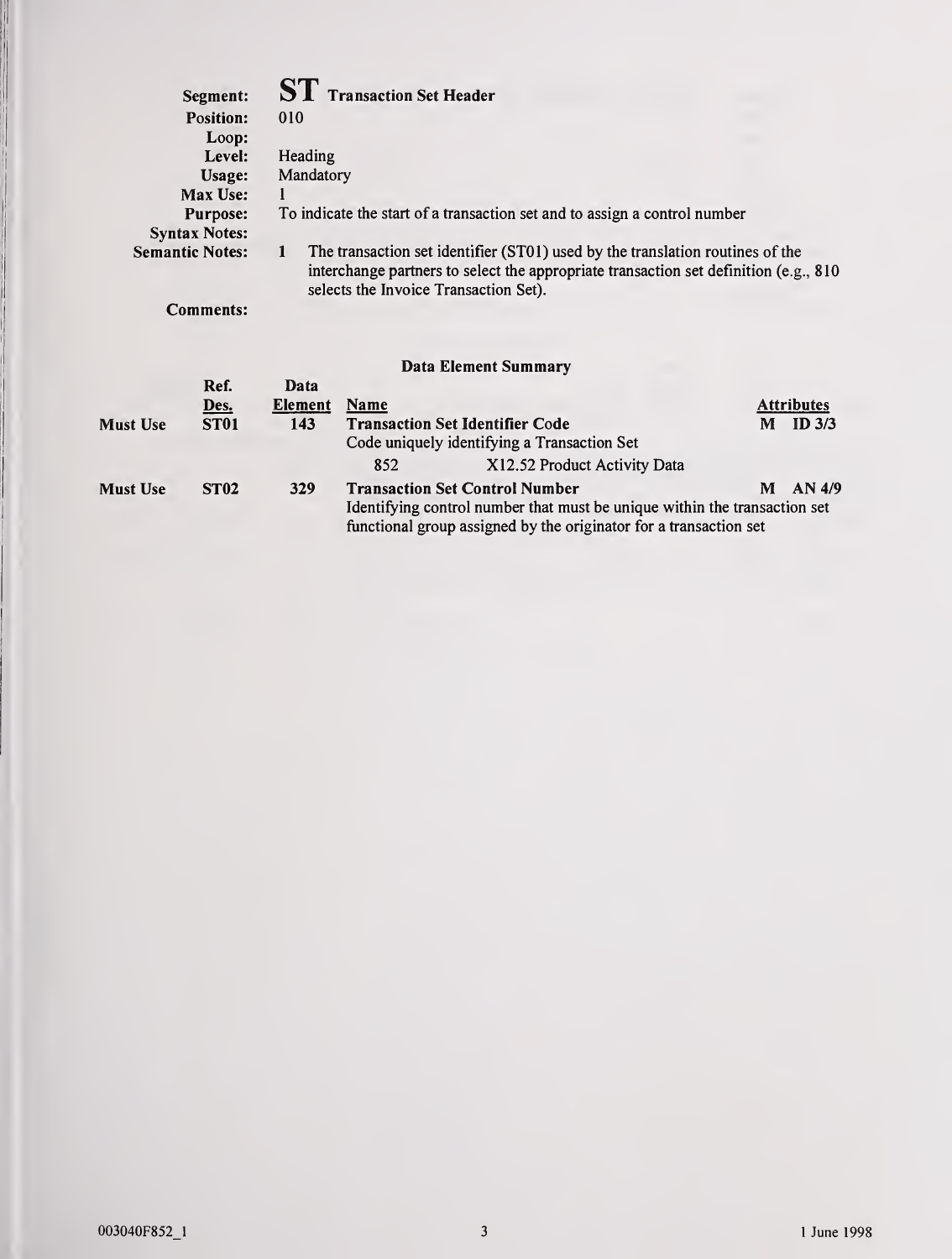| Segment:               | Reporting Date/Action                                                                                           |
|------------------------|-----------------------------------------------------------------------------------------------------------------|
| <b>Position:</b>       | 020                                                                                                             |
| Loop:                  |                                                                                                                 |
| Level:                 | Heading                                                                                                         |
| Usage:                 | Mandatory                                                                                                       |
| Max Use:               |                                                                                                                 |
| <b>Purpose:</b>        | To specify reporting date and action to be taken                                                                |
| <b>Syntax Notes:</b>   |                                                                                                                 |
| <b>Semantic Notes:</b> | XQ02 is the reporting date. If reporting a date range, then XQ02 is the start date and<br>XQ03 is the end date. |
| <b>Comments:</b>       |                                                                                                                 |

## Data Element Summary

| <b>Must Use</b> | Ref.<br>Des.<br><b>XQ01</b> | Data<br><b>Element</b><br>305 | Name<br><b>Transaction Handling Code</b> | <b>Attributes</b><br>$ID$ $1/1$<br>М<br>Code designating the action to be taken by all parties |
|-----------------|-----------------------------|-------------------------------|------------------------------------------|------------------------------------------------------------------------------------------------|
|                 |                             |                               | F                                        | Plan and Submit Suggested Purchase Order(s)                                                    |
|                 |                             |                               | G                                        | Plan Order(s) and Ship Product                                                                 |
|                 |                             |                               | H                                        | <b>Notification Only</b>                                                                       |
| <b>Must Use</b> | <b>XQ02</b>                 | 373                           | Date<br>Date (YYMMDD)                    | M<br>DT 6/6<br>$\mathbf{h}_i$                                                                  |
| <b>Not Used</b> | <b>XQ03</b>                 | 373                           | Date<br>Date (YYMMDD)                    | DT 6/6<br>O                                                                                    |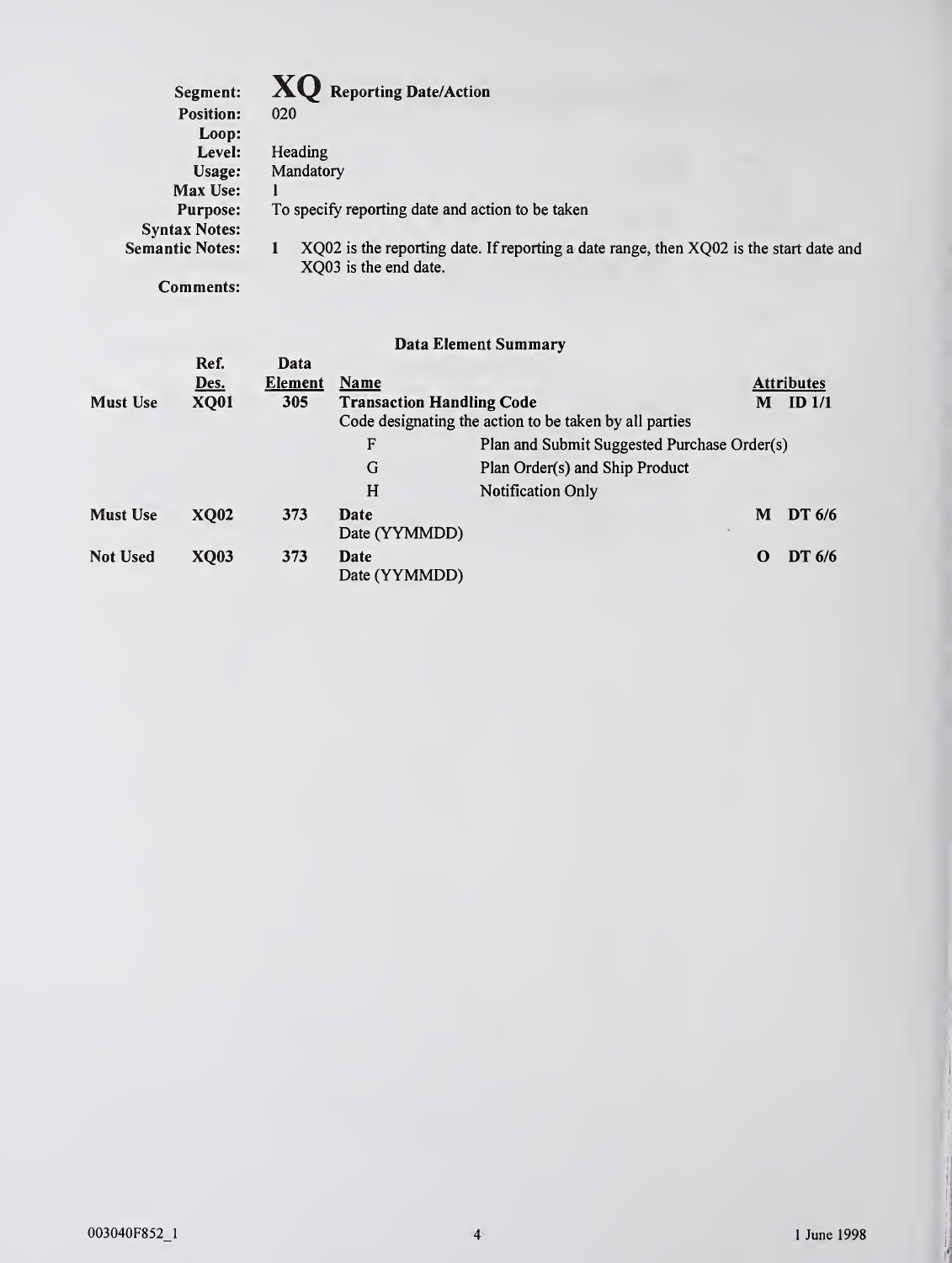# XPO Preassigned Purchase Order Numbers

| Segment:               | <b>XPO</b> Preassigned Purchase Order Numbers                                                                                                                                   |
|------------------------|---------------------------------------------------------------------------------------------------------------------------------------------------------------------------------|
| <b>Position:</b>       | 030                                                                                                                                                                             |
| Loop:                  |                                                                                                                                                                                 |
| Level:                 | <b>Heading</b>                                                                                                                                                                  |
| Usage:                 | <b>Optional</b> (Must Use)                                                                                                                                                      |
| <b>Max Use:</b>        | >1                                                                                                                                                                              |
| <b>Purpose:</b>        | To transmit preassigned purchase order numbers                                                                                                                                  |
| <b>Syntax Notes:</b>   | If either XPO03 or XPO04 is present, then the other is required.                                                                                                                |
| <b>Semantic Notes:</b> | XPO01 is the preassigned purchase order number. If a range of purchase order<br>numbers is to be transmitted, use XPO01 for the first number and XPO02 as the<br>ending number. |
| Comments:              | XPO03 and XPO04 specify the location that the purchase order numbers apply to.                                                                                                  |

## Data Element Summary

|                 | Ref.  | Data           |                                                                                                                                    |          |                   |
|-----------------|-------|----------------|------------------------------------------------------------------------------------------------------------------------------------|----------|-------------------|
|                 | Des.  | <b>Element</b> | Name                                                                                                                               |          | <b>Attributes</b> |
| <b>Must Use</b> | XPO01 | 324            | <b>Purchase Order Number</b><br>Identifying number for Purchase Order assigned by the orderer/purchaser                            | M        | AN 1/22           |
|                 |       |                | Agency preassigned purchase order number. There will be a separate<br>purchase order number for each warehouse receiving location. |          |                   |
| <b>Not Used</b> | XPO02 | 324            | <b>Purchase Order Number</b><br>Identifying number for Purchase Order assigned by the orderer/purchaser                            | $\Omega$ | $AN$ 1/22         |
| <b>Not Used</b> | XPO03 | 66             | <b>Identification Code Qualifier</b><br>Code designating the system/method of code structure used for Identification<br>Code (67)  | X.       | ID <sub>1/2</sub> |
| <b>Not Used</b> | XPO04 | 67             | <b>Identification Code</b><br>Code identifying a party or other code                                                               |          | $AN$ 2/17         |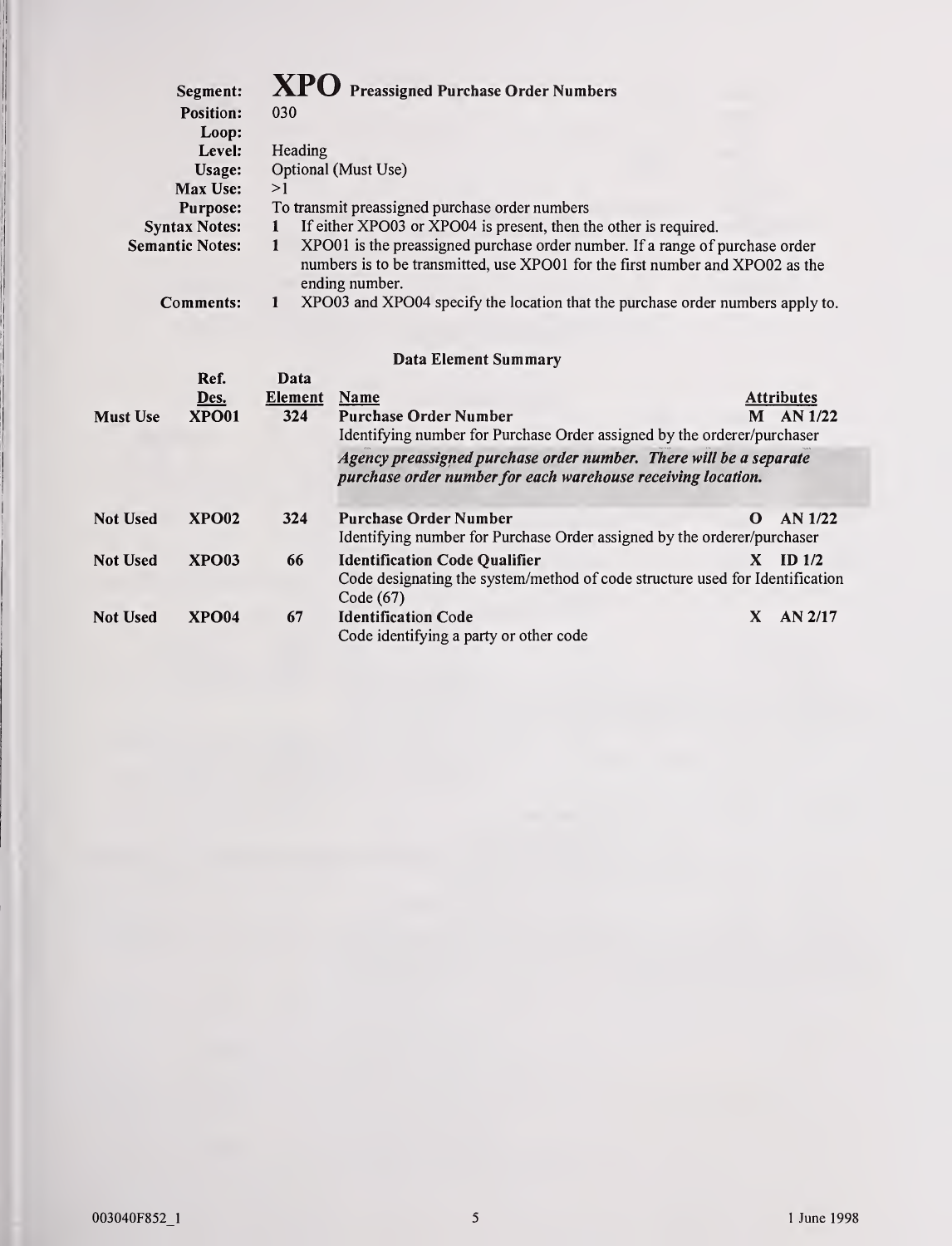|                 | Segment:<br><b>Position:</b><br>Loop:<br>Level:<br><b>Usage:</b><br>Max Use:<br><b>Purpose:</b><br><b>Syntax Notes:</b><br><b>Semantic Notes:</b><br><b>Comments:</b> | N1 Name<br>060<br>N1<br>Heading<br>Optional<br>$\mathbf 1$<br>$\overline{2}$<br>$\mathbf{1}$<br>$\overline{2}$ | Optional                        | To identify a party by type of organization, name, and code<br>At least one of N102 or N103 is required.<br>If either N103 or N104 is present, then the other is required.<br>This segment, used alone, provides the most efficient method of providing<br>organizational identification. To obtain this efficiency the "ID Code" (N104) must<br>provide a key to the table maintained by the transaction processing party.<br>N105 and N106 further define the type of entity in N101. |              |                   |
|-----------------|-----------------------------------------------------------------------------------------------------------------------------------------------------------------------|----------------------------------------------------------------------------------------------------------------|---------------------------------|-----------------------------------------------------------------------------------------------------------------------------------------------------------------------------------------------------------------------------------------------------------------------------------------------------------------------------------------------------------------------------------------------------------------------------------------------------------------------------------------|--------------|-------------------|
|                 |                                                                                                                                                                       |                                                                                                                |                                 | <b>Data Element Summary</b>                                                                                                                                                                                                                                                                                                                                                                                                                                                             |              |                   |
|                 | Ref.                                                                                                                                                                  | Data                                                                                                           |                                 |                                                                                                                                                                                                                                                                                                                                                                                                                                                                                         |              |                   |
|                 | Des.                                                                                                                                                                  | <b>Element</b>                                                                                                 | <b>Name</b>                     |                                                                                                                                                                                                                                                                                                                                                                                                                                                                                         |              | <b>Attributes</b> |
| <b>Must Use</b> | <b>N101</b>                                                                                                                                                           | 98                                                                                                             | <b>Entity Identifier Code</b>   |                                                                                                                                                                                                                                                                                                                                                                                                                                                                                         |              | $M$ ID $2/2$      |
|                 |                                                                                                                                                                       |                                                                                                                |                                 | Code identifying an organizational entity, a physical location, or an individual                                                                                                                                                                                                                                                                                                                                                                                                        |              |                   |
|                 |                                                                                                                                                                       |                                                                                                                | <b>RL</b>                       | <b>Reporting Location</b>                                                                                                                                                                                                                                                                                                                                                                                                                                                               |              |                   |
| Not Used        | N102                                                                                                                                                                  | 93                                                                                                             | <b>Name</b><br>Free-form name   |                                                                                                                                                                                                                                                                                                                                                                                                                                                                                         | X            | AN 1/35           |
| <b>Must Use</b> | <b>N103</b>                                                                                                                                                           | 66                                                                                                             | Code (67)                       | <b>Identification Code Qualifier</b><br>Code designating the system/method of code structure used for Identification                                                                                                                                                                                                                                                                                                                                                                    | X            | ID $1/2$          |
|                 |                                                                                                                                                                       |                                                                                                                |                                 | D-U-N-S Number, Dun & Bradstreet                                                                                                                                                                                                                                                                                                                                                                                                                                                        |              |                   |
|                 |                                                                                                                                                                       |                                                                                                                | 9                               | D-U-N-S+4, D-U-N-S Number with Four Character<br>Suffix                                                                                                                                                                                                                                                                                                                                                                                                                                 |              |                   |
|                 |                                                                                                                                                                       |                                                                                                                | 10                              | Department of Defense Activity Address Code<br>(DODAAC)                                                                                                                                                                                                                                                                                                                                                                                                                                 |              |                   |
|                 |                                                                                                                                                                       |                                                                                                                | 54                              | Warehouse                                                                                                                                                                                                                                                                                                                                                                                                                                                                               |              |                   |
|                 |                                                                                                                                                                       |                                                                                                                | M <sub>4</sub>                  | Department of Defense Routing Identifier Code (RIC)                                                                                                                                                                                                                                                                                                                                                                                                                                     |              |                   |
|                 |                                                                                                                                                                       |                                                                                                                |                                 | An integral and predetermined participant in an<br>established logistical system performing general logistic<br>control, distribution, and storage functions                                                                                                                                                                                                                                                                                                                            |              |                   |
| <b>Must Use</b> | N104                                                                                                                                                                  | 67                                                                                                             | <b>Identification Code</b>      | Code identifying a party or other code                                                                                                                                                                                                                                                                                                                                                                                                                                                  | $\mathbf{X}$ | AN 2/17           |
|                 |                                                                                                                                                                       |                                                                                                                |                                 | Enter the code applicable to the warehouse reporting location.                                                                                                                                                                                                                                                                                                                                                                                                                          |              |                   |
| <b>Not Used</b> | N105                                                                                                                                                                  | 706                                                                                                            | <b>Entity Relationship Code</b> |                                                                                                                                                                                                                                                                                                                                                                                                                                                                                         | $\mathbf O$  | ID $2/2$          |
|                 |                                                                                                                                                                       |                                                                                                                |                                 | Code describing entity relationship                                                                                                                                                                                                                                                                                                                                                                                                                                                     |              |                   |
| Not Used        | N106                                                                                                                                                                  | 98                                                                                                             | <b>Entity Identifier Code</b>   | Code identifying an organizational entity, a physical location, or an individual                                                                                                                                                                                                                                                                                                                                                                                                        | O            | ID $2/2$          |

Ï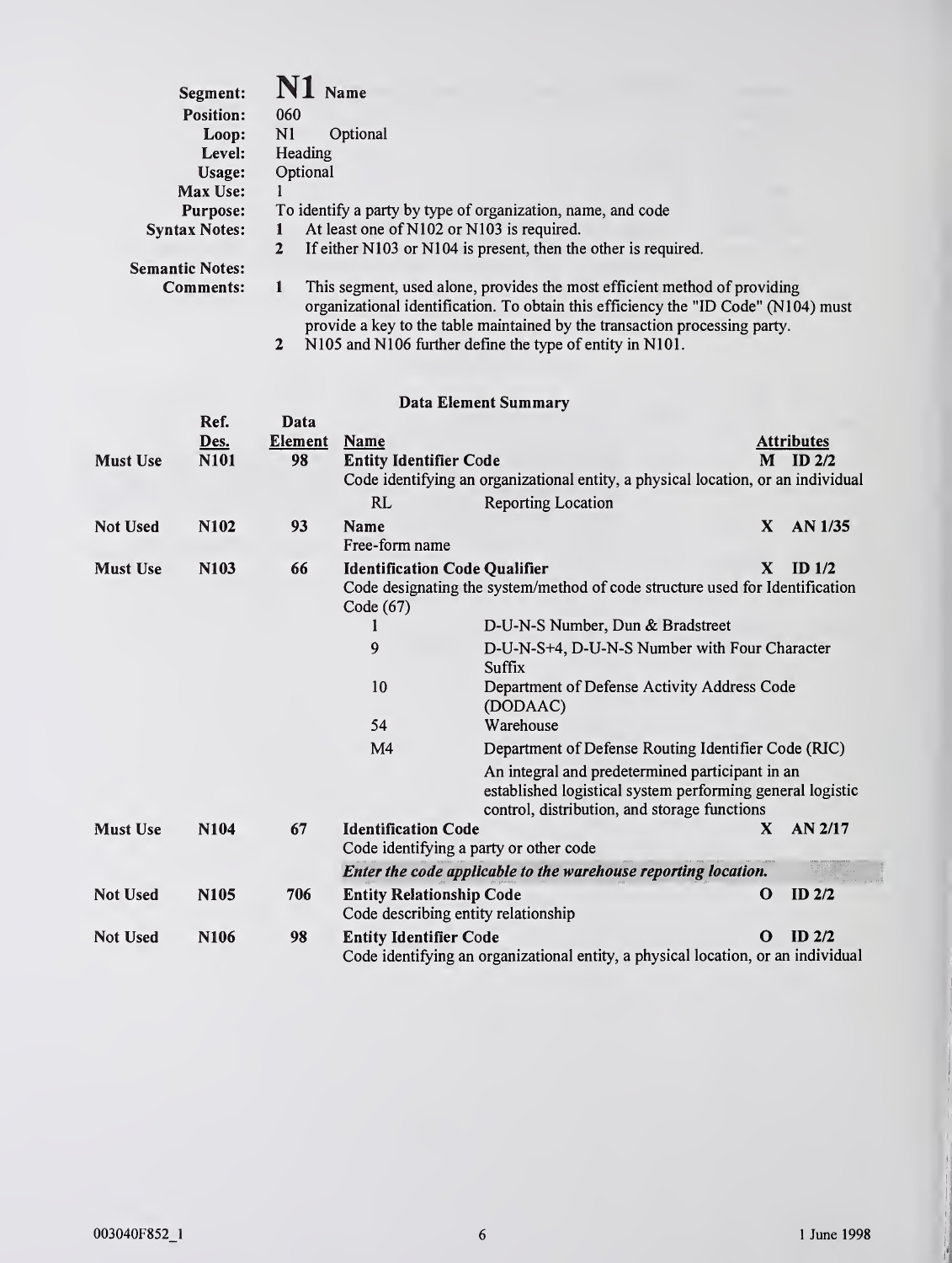| Segment:               | LIN<br><b>Item Identification</b>                                                                      |
|------------------------|--------------------------------------------------------------------------------------------------------|
| <b>Position:</b>       | 150                                                                                                    |
| Loop:                  | <b>Optional</b> (Must Use)<br>LIN                                                                      |
| Level:                 | Detail                                                                                                 |
| Usage:                 | Optional (Must Use)                                                                                    |
| <b>Max Use:</b>        |                                                                                                        |
| <b>Purpose:</b>        | To specify basic item identification data                                                              |
| <b>Syntax Notes:</b>   | If LIN04 is present, then LIN05 is required.<br>1                                                      |
|                        | If LINO6 is present, then LINO7 is required.<br>$\overline{2}$                                         |
|                        | 3<br>If LIN08 is present, then LIN09 is required.                                                      |
|                        | If LIN10 is present, then LIN11 is required.<br>$\overline{\mathbf{4}}$                                |
|                        | If LIN12 is present, then LIN13 is required.<br>5                                                      |
|                        | If LIN14 is present, then LIN15 is required.<br>6                                                      |
|                        | If LIN16 is present, then LIN17 is required.<br>$\overline{7}$                                         |
|                        | 8<br>If LIN18 is present, then LIN19 is required.                                                      |
|                        | 9<br>If LIN20 is present, then LIN21 is required.                                                      |
|                        | If LIN22 is present, then LIN23 is required.<br>10                                                     |
|                        | If LIN24 is present, then LIN25 is required.<br>11                                                     |
|                        | If LIN26 is present, then LIN27 is required.<br>12                                                     |
|                        | If LIN28 is present, then LIN29 is required.<br>13                                                     |
|                        | If LIN30 is present, then LIN31 is required.<br>14                                                     |
| <b>Semantic Notes:</b> | LIN01 is the line item identification<br>$\mathbf{1}$                                                  |
| <b>Comments:</b>       | See the Data Dictionary for a complete list of ID's.<br>1                                              |
|                        | $\overline{2}$<br>LIN02 through LIN31 provide for fifteen (15) different product/service ID's for each |
|                        | item. For Example: Case, Color, Drawing No., UPC No., ISBN No., Model No.,<br>SKU.                     |

| Data Element Summary |  |
|----------------------|--|
|----------------------|--|

| <b>Must Use</b> | Ref.<br>Des.<br><b>LIN01</b> | Data<br><b>Element</b><br>350 | Name<br><b>Assigned Identification</b>                          | Alphanumeric characters assigned for differentiation within a transaction set | O            | <b>Attributes</b><br><b>AN 1/11</b> |
|-----------------|------------------------------|-------------------------------|-----------------------------------------------------------------|-------------------------------------------------------------------------------|--------------|-------------------------------------|
|                 |                              |                               |                                                                 | Enter Agency unique system assigned number.                                   |              |                                     |
| <b>Must Use</b> | LIN <sub>02</sub>            | 235                           | <b>Product/Service ID Qualifier</b><br>Product/Service ID (234) | Code identifying the type/source of the descriptive number used in            |              | $M$ ID $2/2$                        |
|                 |                              |                               | <b>FS</b>                                                       | <b>National Stock Number</b>                                                  |              |                                     |
|                 |                              |                               | <b>SK</b>                                                       | Stock Keeping Unit (SKU)                                                      |              |                                     |
|                 |                              |                               | <b>UA</b>                                                       | U.P.C./EAN Case Code (2-5-5)                                                  |              |                                     |
|                 |                              |                               | <b>UD</b>                                                       | U.P.C./EAN Consumer Package Code (2-5-5)                                      |              |                                     |
|                 |                              |                               | UI                                                              | U.P.C. Consumer Package Code (1-5-5)                                          |              |                                     |
| <b>Must Use</b> | <b>LIN03</b>                 | 234                           | <b>Product/Service ID</b>                                       | Identifying number for a product or service                                   | M            | <b>AN 1/30</b>                      |
|                 |                              |                               |                                                                 | Enter the code of the product whose activity is being reported.               |              |                                     |
| <b>Not Used</b> | <b>LIN04</b>                 | 235                           | <b>Product/Service ID Qualifier</b><br>Product/Service ID (234) | Code identifying the type/source of the descriptive number used in            | $\Omega$     | ID $2/2$                            |
| <b>Not Used</b> | <b>LIN05</b>                 | 234                           | <b>Product/Service ID</b>                                       | Identifying number for a product or service                                   | X            | <b>AN 1/30</b>                      |
| <b>Not Used</b> | <b>LIN06</b>                 | 235                           | <b>Product/Service ID Qualifier</b><br>Product/Service ID (234) | Code identifying the type/source of the descriptive number used in            | $\Omega$     | $ID$ 2/2                            |
| <b>Not Used</b> | <b>LIN07</b>                 | 234                           | <b>Product/Service ID</b>                                       | Identifying number for a product or service                                   | $\mathbf{X}$ | <b>AN 1/30</b>                      |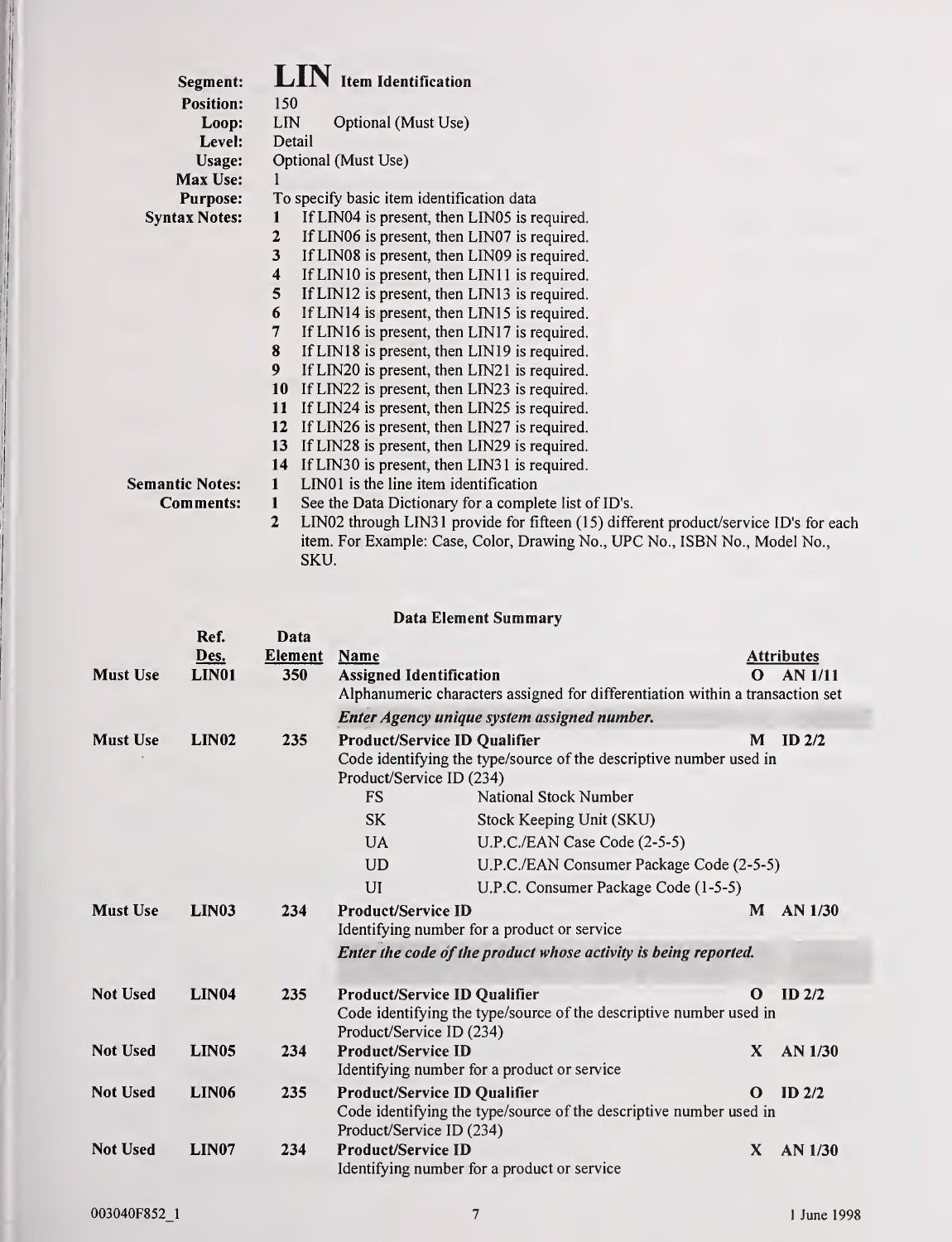| <b>Not Used</b> | <b>LIN08</b> | 235 | <b>Product/Service ID Qualifier</b><br>Code identifying the type/source of the descriptive number used in<br>Product/Service ID (234) | $\mathbf{O}$      | $ID$ 2/2          |
|-----------------|--------------|-----|---------------------------------------------------------------------------------------------------------------------------------------|-------------------|-------------------|
| <b>Not Used</b> | <b>LIN09</b> | 234 | <b>Product/Service ID</b><br>Identifying number for a product or service                                                              | X                 | AN 1/30           |
| Not Used        | <b>LIN10</b> | 235 | <b>Product/Service ID Qualifier</b><br>Code identifying the type/source of the descriptive number used in<br>Product/Service ID (234) | $\mathbf{\Omega}$ | ID $2/2$          |
| <b>Not Used</b> | <b>LIN11</b> | 234 | <b>Product/Service ID</b><br>Identifying number for a product or service                                                              | X                 | <b>AN 1/30</b>    |
| <b>Not Used</b> | <b>LIN12</b> | 235 | <b>Product/Service ID Qualifier</b><br>Code identifying the type/source of the descriptive number used in<br>Product/Service ID (234) | O                 | ID $2/2$          |
| <b>Not Used</b> | <b>LIN13</b> | 234 | <b>Product/Service ID</b><br>Identifying number for a product or service                                                              | X                 | <b>AN 1/30</b>    |
| <b>Not Used</b> | <b>LIN14</b> | 235 | <b>Product/Service ID Qualifier</b><br>Code identifying the type/source of the descriptive number used in<br>Product/Service ID (234) | $\mathbf{\Omega}$ | ID $2/2$          |
| <b>Not Used</b> | <b>LIN15</b> | 234 | <b>Product/Service ID</b><br>Identifying number for a product or service                                                              | X                 | <b>AN 1/30</b>    |
| <b>Not Used</b> | <b>LIN16</b> | 235 | <b>Product/Service ID Qualifier</b><br>Code identifying the type/source of the descriptive number used in<br>Product/Service ID (234) | 0                 | ID $2/2$          |
| <b>Not Used</b> | <b>LIN17</b> | 234 | <b>Product/Service ID</b><br>Identifying number for a product or service                                                              | X                 | AN 1/30           |
| <b>Not Used</b> | <b>LIN18</b> | 235 | <b>Product/Service ID Qualifier</b><br>Code identifying the type/source of the descriptive number used in<br>Product/Service ID (234) | O                 | ID $2/2$          |
| <b>Not Used</b> | <b>LIN19</b> | 234 | <b>Product/Service ID</b><br>Identifying number for a product or service                                                              | X                 | <b>AN 1/30</b>    |
| <b>Not Used</b> | <b>LIN20</b> | 235 | <b>Product/Service ID Qualifier</b><br>Code identifying the type/source of the descriptive number used in<br>Product/Service ID (234) | O                 | ID <sub>2/2</sub> |
| <b>Not Used</b> | <b>LIN21</b> | 234 | <b>Product/Service ID</b><br>Identifying number for a product or service                                                              | X                 | <b>AN 1/30</b>    |
| <b>Not Used</b> | <b>LIN22</b> | 235 | <b>Product/Service ID Qualifier</b><br>Code identifying the type/source of the descriptive number used in<br>Product/Service ID (234) | O                 | $ID$ 2/2          |
| <b>Not Used</b> | LIN23        | 234 | <b>Product/Service ID</b><br>Identifying number for a product or service                                                              | X                 | <b>AN 1/30</b>    |
| <b>Not Used</b> | <b>LIN24</b> | 235 | <b>Product/Service ID Qualifier</b><br>Code identifying the type/source of the descriptive number used in<br>Product/Service ID (234) | O                 | ID $2/2$          |
| <b>Not Used</b> | <b>LIN25</b> | 234 | <b>Product/Service ID</b><br>Identifying number for a product or service                                                              | X                 | AN 1/30           |
| <b>Not Used</b> | <b>LIN26</b> | 235 | <b>Product/Service ID Qualifier</b><br>Code identifying the type/source of the descriptive number used in<br>Product/Service ID (234) | O                 | ID $2/2$          |
| <b>Not Used</b> | <b>LIN27</b> | 234 | <b>Product/Service ID</b><br>Identifying number for a product or service                                                              | X                 | <b>AN 1/30</b>    |
| <b>Not Used</b> | <b>LIN28</b> | 235 | <b>Product/Service ID Qualifier</b><br>Code identifying the type/source of the descriptive number used in<br>Product/Service ID (234) | O                 | ID $2/2$          |
| <b>Not Used</b> | <b>LIN29</b> | 234 | <b>Product/Service ID</b><br>Identifying number for a product or service                                                              | X                 | AN 1/30           |
| Not Used        | <b>LIN30</b> | 235 | <b>Product/Service ID Qualifier</b><br>Code identifying the type/source of the descriptive number used in                             | $\mathbf{\Omega}$ | ID $2/2$          |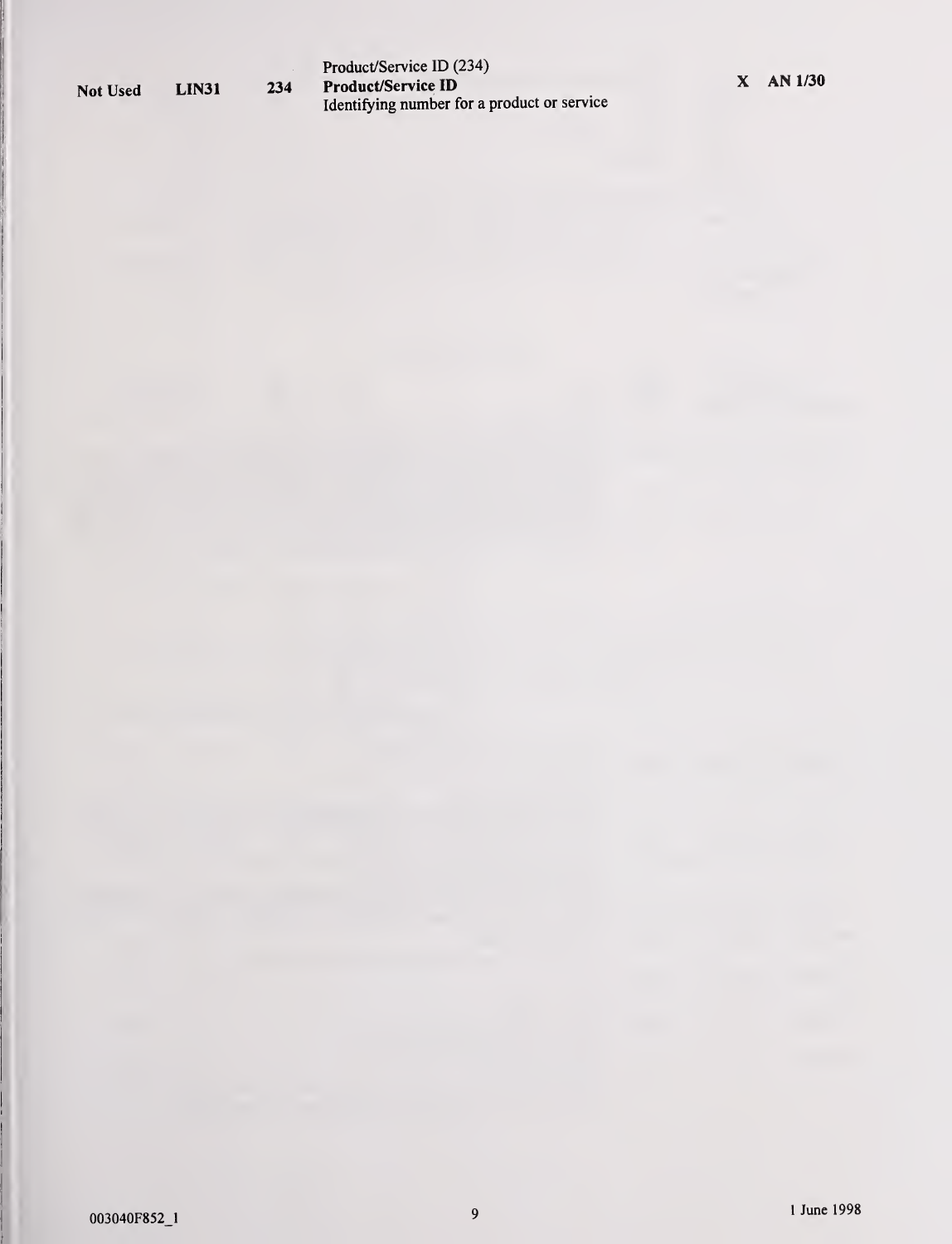| Segment:                                    | <b>ZA</b> Product Activity Reporting                                           |
|---------------------------------------------|--------------------------------------------------------------------------------|
| <b>Position:</b>                            | 180                                                                            |
| Loop:                                       | ZA<br>Mandatory                                                                |
| Level:                                      | Detail                                                                         |
| Usage:                                      | Mandatory                                                                      |
| Max Use:                                    |                                                                                |
| <b>Purpose:</b>                             | To provide activity details concerning product being reported                  |
| <b>Syntax Notes:</b>                        | If either ZA02 or ZA03 is present, then the other is required.                 |
|                                             | If either ZA04 or ZA05 is present, then the other is required.<br>$\mathbf{2}$ |
|                                             | 3<br>If either ZA06 or ZA07 is present, then the other is required.            |
| $C_{\text{max}} = 42 \times N_{\text{max}}$ |                                                                                |

Semantic Notes: Comments:

## Data Element Summary

| Ref.<br>Des.<br><b>Must Use</b><br><b>ZA01</b> | Data<br><b>Element</b><br>859 | <b>Name</b><br><b>Activity Code</b> | Code identifying activity details for the product being reported                                                                                                                                                                                                            |                                                                                                                                              | <b>Attributes</b><br>$M$ ID $2/2$ |          |         |  |  |
|------------------------------------------------|-------------------------------|-------------------------------------|-----------------------------------------------------------------------------------------------------------------------------------------------------------------------------------------------------------------------------------------------------------------------------|----------------------------------------------------------------------------------------------------------------------------------------------|-----------------------------------|----------|---------|--|--|
|                                                |                               |                                     | Enter QA in first iteration of ZA loop. Enter QS in second iteration of ZA<br>loop. Enter QL if required in third iteration of ZA loop. Enter QM if<br>required in fourth iteration of ZA loop. QL/QM entries specify the quantity<br>range vendor is required to maintain. |                                                                                                                                              |                                   |          |         |  |  |
|                                                |                               |                                     | QA                                                                                                                                                                                                                                                                          | Current Inventory Quantity Available for Shipment or<br>Sale                                                                                 |                                   |          |         |  |  |
|                                                |                               | QL                                  | Indicates the quantity currently available to be sold or<br>shipped<br>Minimum Inventory Quantity                                                                                                                                                                           |                                                                                                                                              |                                   |          |         |  |  |
|                                                |                               |                                     | The minimum inventory quantity for replenishment<br>purposes                                                                                                                                                                                                                |                                                                                                                                              |                                   |          |         |  |  |
|                                                |                               | <b>QM</b>                           | Maximum Inventory Quantity                                                                                                                                                                                                                                                  |                                                                                                                                              |                                   |          |         |  |  |
|                                                |                               |                                     | The maximum inventory quantity for replenishment<br>purposes                                                                                                                                                                                                                |                                                                                                                                              |                                   |          |         |  |  |
| <b>Must Use</b>                                |                               | 380<br><b>ZA02</b>                  | QS<br>Quantity                                                                                                                                                                                                                                                              | <b>Quantity Sold</b>                                                                                                                         | $\mathbf X$                       |          |         |  |  |
|                                                |                               |                                     | R 1/15<br>Numeric value of quantity                                                                                                                                                                                                                                         |                                                                                                                                              |                                   |          |         |  |  |
|                                                |                               |                                     | Enter Quantity applicable to QA/QS/QL/QM.                                                                                                                                                                                                                                   |                                                                                                                                              |                                   |          |         |  |  |
| <b>Must Use</b><br><b>ZA03</b>                 | 355                           |                                     | <b>Unit or Basis for Measurement Code</b><br>Code specifying the units in which a value is being expressed, or manner in<br>which a measurement has been taken<br>Enter unit of issue for item being reported.                                                              | $\mathbf{X}$                                                                                                                                 | ID $2/2$                          |          |         |  |  |
|                                                |                               |                                     | Refer to 003040 Data Element Dictionary for acceptable code values.                                                                                                                                                                                                         |                                                                                                                                              |                                   |          |         |  |  |
| <b>Not Used</b>                                | <b>ZA04</b>                   | 374                                 | <b>Date/Time Qualifier</b>                                                                                                                                                                                                                                                  | Code specifying type of date or time, or both date and time                                                                                  | $\mathbf{X}$                      | ID 3/3   |         |  |  |
| <b>Not Used</b>                                | <b>ZA05</b>                   | 373                                 | <b>Date</b><br>Date (YYMMDD)                                                                                                                                                                                                                                                |                                                                                                                                              | X                                 |          | DT 6/6  |  |  |
| <b>Not Used</b>                                | <b>ZA06</b>                   | 128                                 |                                                                                                                                                                                                                                                                             | <b>Reference Number Qualifier</b><br>Code qualifying the Reference Number.                                                                   | X                                 | ID $2/2$ |         |  |  |
| <b>Not Used</b>                                | <b>ZA07</b>                   | 127                                 | <b>Reference Number</b>                                                                                                                                                                                                                                                     | Reference number or identification number as defined for a particular<br>Transaction Set, or as specified by the Reference Number Qualifier. | X                                 |          | AN 1/30 |  |  |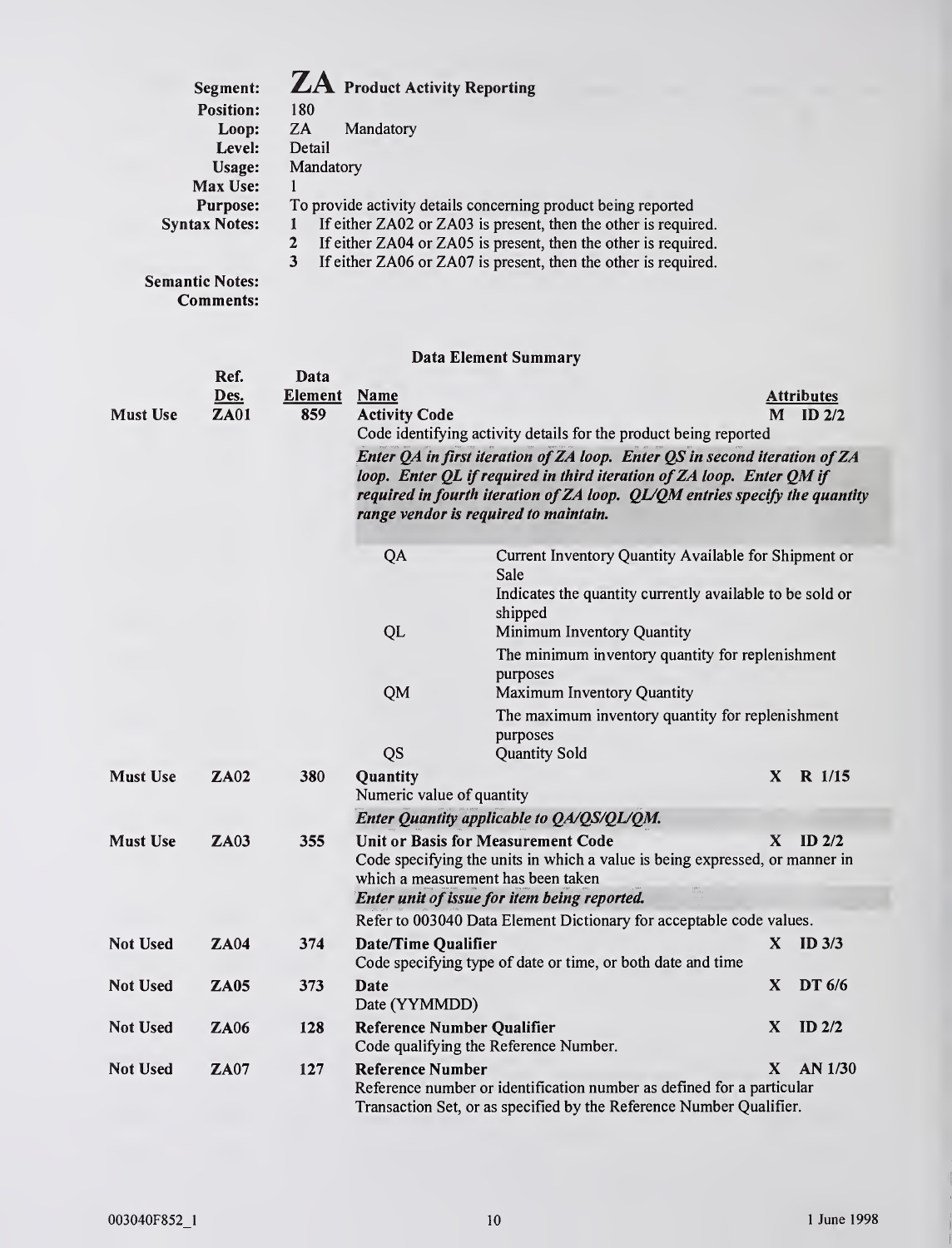| Segment:               | <b>CTT</b> Transaction Totals                                                        |
|------------------------|--------------------------------------------------------------------------------------|
| <b>Position:</b>       | 210                                                                                  |
| Loop:                  |                                                                                      |
| Level:                 | Summary                                                                              |
| Usage:                 | <b>Optional</b> (Must Use)                                                           |
| Max Use:               |                                                                                      |
| <b>Purpose:</b>        | To transmit a hash total for a specific element in the transaction set               |
| <b>Syntax Notes:</b>   | If CTT03 is present, then CTT04 is required.                                         |
|                        | If CTT05 is present, then CTT06 is required.                                         |
| <b>Semantic Notes:</b> |                                                                                      |
| <b>Comments:</b>       | This segment is intended to provide hash totals to validate transaction completeness |

## Data Element Summary

and correctness.

|                          | Ref.              | Data                                                                             |                                                                                                                                                                                                                                                                                                                             |                   |          |
|--------------------------|-------------------|----------------------------------------------------------------------------------|-----------------------------------------------------------------------------------------------------------------------------------------------------------------------------------------------------------------------------------------------------------------------------------------------------------------------------|-------------------|----------|
|                          | Des.              | <b>Element</b>                                                                   | <b>Name</b>                                                                                                                                                                                                                                                                                                                 | <b>Attributes</b> |          |
| CTT01<br><b>Must Use</b> | 354               | <b>Number of Line Items</b><br>Total number of line items in the transaction set |                                                                                                                                                                                                                                                                                                                             | M N0 1/6          |          |
|                          |                   |                                                                                  | Enter the number of occurrences of LIN.                                                                                                                                                                                                                                                                                     |                   |          |
| <b>Not Used</b>          | <b>CTT02</b>      | 347                                                                              | <b>Hash Total</b><br>Sum of values of the specified data element. All values in the data element will<br>be summed without regard to decimal points (explicit or implicit) or signs.<br>Truncation will occur on the left most digits if the sum is greater than the<br>maximum size of the hash total of the data element. | $\Omega$          | R 1/10   |
|                          |                   |                                                                                  | Example:<br>-.0018 First occurrence of value being hashed. .18 Second occurrence of value<br>being hashed. 1.8 Third occurrence of value being hashed. 18.01 Fourth<br>occurrence of value being hashed. ------- 1855 Hash total prior to truncation.<br>855 Hash total after truncation to three-digit field.              |                   |          |
| <b>Not Used</b>          | <b>CTT03</b>      | 81                                                                               | Weight<br>Numeric value of weight                                                                                                                                                                                                                                                                                           | $\Omega$          | R 1/10   |
| <b>Not Used</b>          | <b>CTT04</b>      | 355                                                                              | <b>Unit or Basis for Measurement Code</b><br>Code specifying the units in which a value is being expressed, or manner in<br>which a measurement has been taken                                                                                                                                                              | X.                | ID $2/2$ |
| <b>Not Used</b>          | <b>CTT05</b>      | 183                                                                              | Volume<br>Value of volumetric measure                                                                                                                                                                                                                                                                                       | $\Omega$          | R 1/8    |
| <b>Not Used</b>          | <b>CTT06</b>      | 355                                                                              | <b>Unit or Basis for Measurement Code</b><br>Code specifying the units in which a value is being expressed, or manner in<br>which a measurement has been taken                                                                                                                                                              | X.                | ID $2/2$ |
| <b>Not Used</b>          | CTT <sub>07</sub> | 352                                                                              | <b>Description</b><br>A free-form description to clarify the related data elements and their content                                                                                                                                                                                                                        | 0                 | AN 1/80  |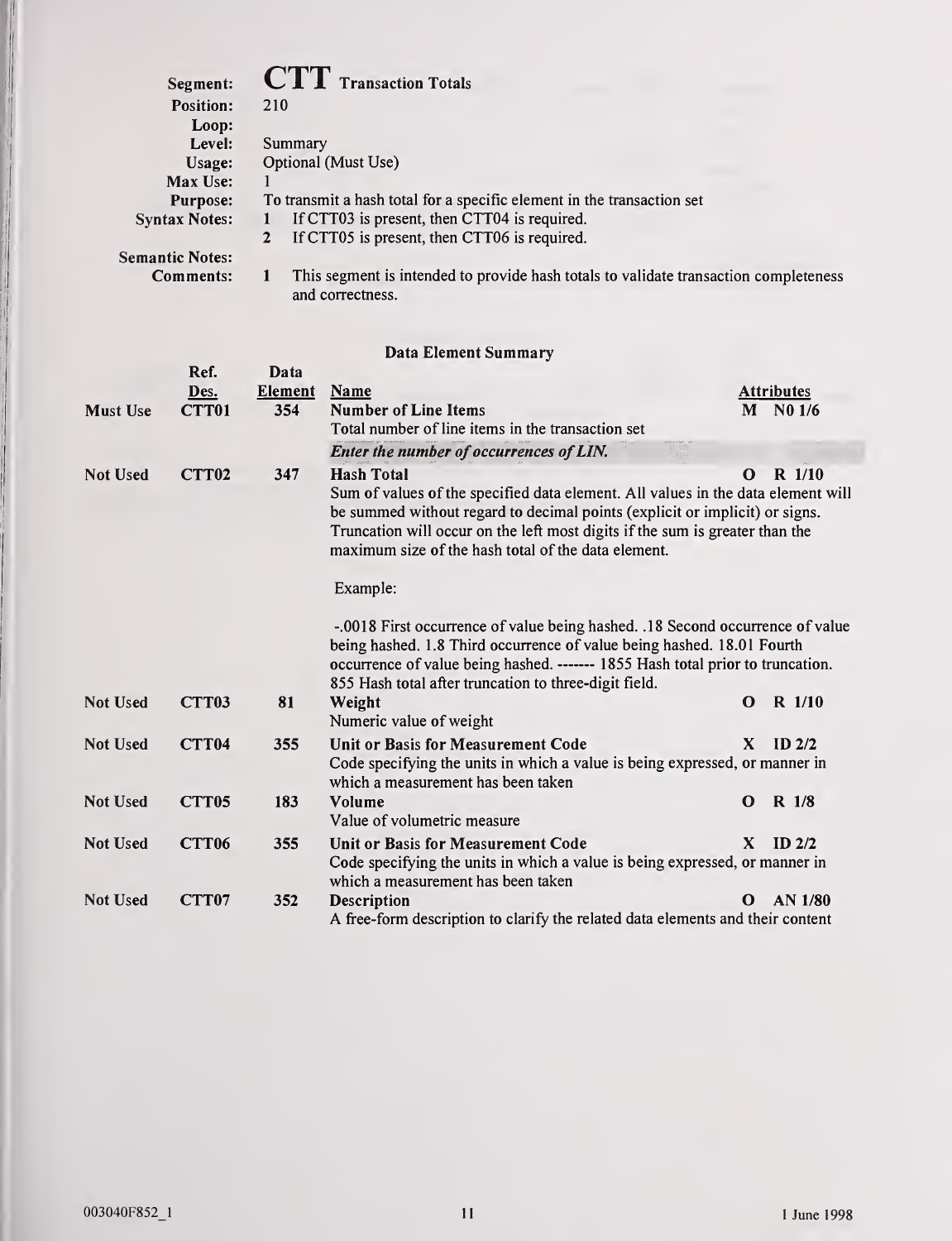|          | Segment:               |                | <b>SE</b> Transaction Set Trailer                                                                                                                        |
|----------|------------------------|----------------|----------------------------------------------------------------------------------------------------------------------------------------------------------|
|          | <b>Position:</b>       | <b>220</b>     |                                                                                                                                                          |
|          | Loop:                  |                |                                                                                                                                                          |
|          | Level:                 | Summary        |                                                                                                                                                          |
|          | Usage:                 | Mandatory      |                                                                                                                                                          |
|          | Max Use:               |                |                                                                                                                                                          |
|          | <b>Purpose:</b>        |                | To indicate the end of the transaction set and provide the count of the transmitted<br>segments (including the beginning (ST) and ending (SE) segments). |
|          | <b>Syntax Notes:</b>   |                |                                                                                                                                                          |
|          | <b>Semantic Notes:</b> |                |                                                                                                                                                          |
|          | <b>Comments:</b>       |                | SE is the last segment of each transaction set.                                                                                                          |
|          |                        |                | <b>Data Element Summary</b>                                                                                                                              |
|          | Ref.                   | Data           |                                                                                                                                                          |
|          | Des.                   | <b>Element</b> | <b>Name</b><br><b>Attributes</b>                                                                                                                         |
| Must Use | <b>SE01</b>            | 96             | <b>Number of Included Segments</b><br>N01/10<br>M                                                                                                        |
|          |                        |                | Total number of segments included in a transaction set including ST and SE<br>segments                                                                   |

Enter the same number cited in ST02.

Identifying control number that must be unique within the transaction set

functional group assigned by the originator for a transaction set

Must Use SE02 329 Transaction Set Control Number M AN 4/9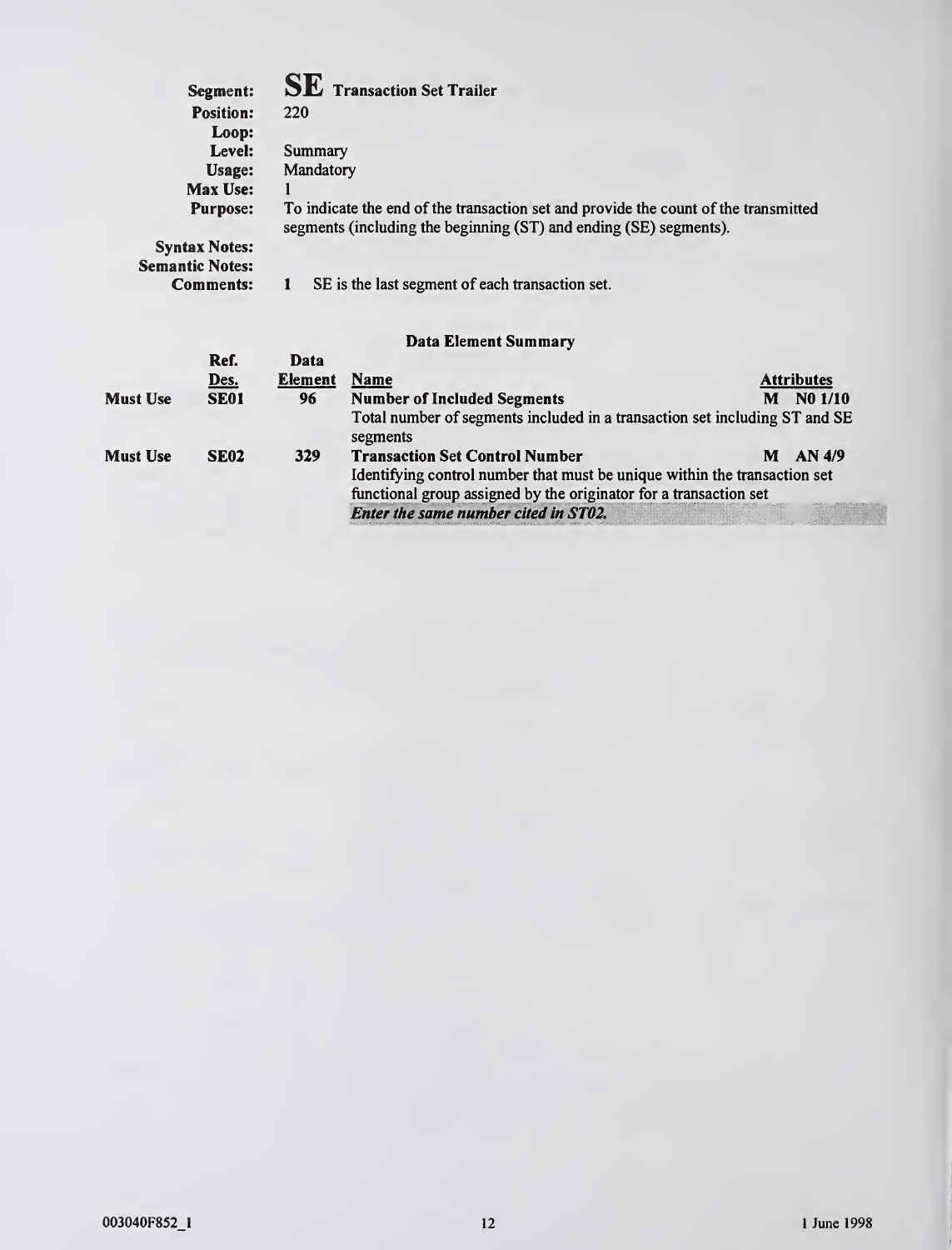#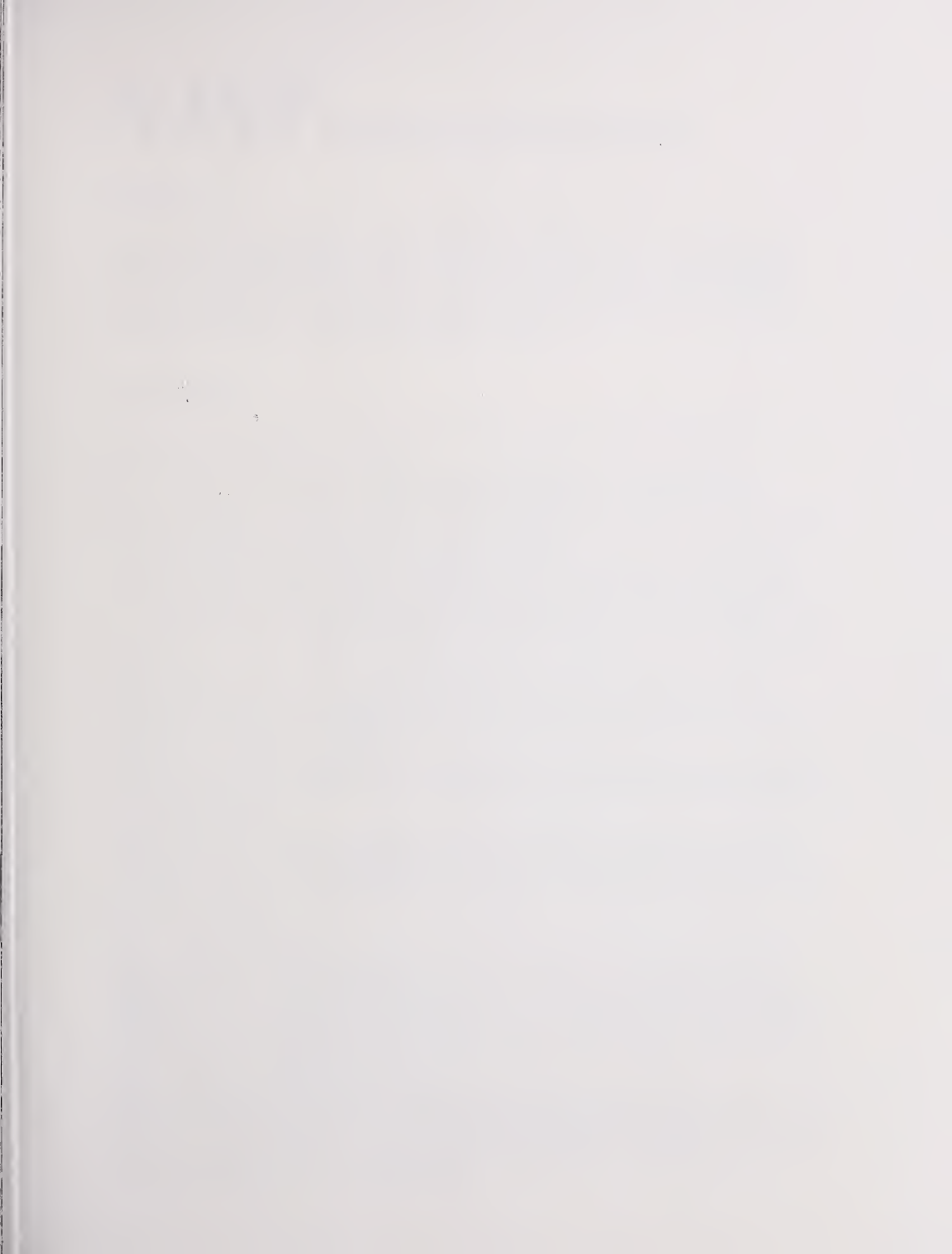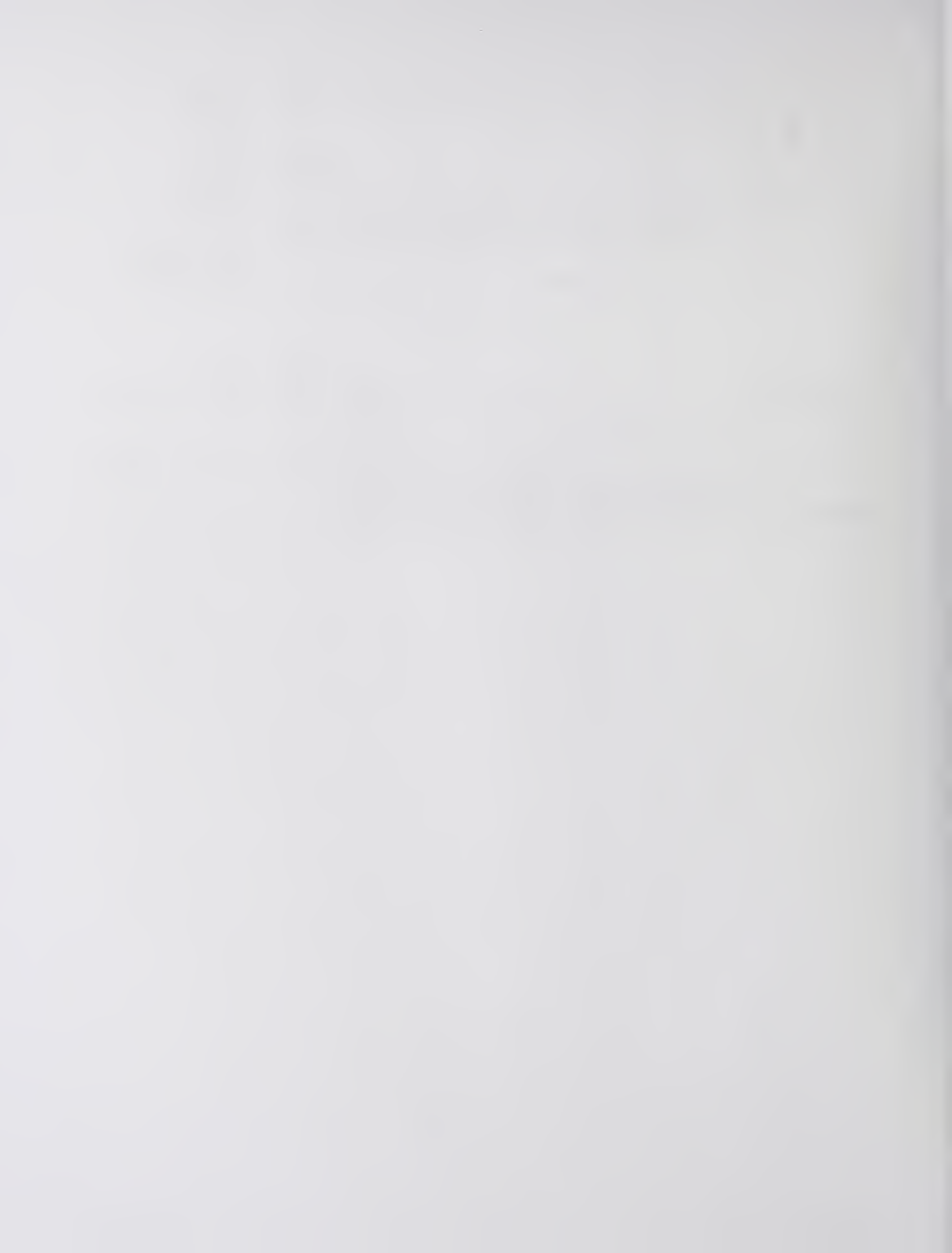# NIST Technical Publications

## Periodical

Journal of Research of the National Institute of Standards and Technology—Reports NIST research and development in those disciplines of the physical and engineering sciences in which the Institute is active. These include physics, chemistry, engineering, mathematics, and computer sciences. Papers cover a broad range of subjects, with major emphasis on measurement methodology and the basic technology underlying standardization. Also included from time to time are survey articles on topics closely related to the Institute's technical and scientific programs. Issued six times a year.

## Nonperiodicals

Monographs—Major contributions to the technical literature on various subjects related to the Instimte's scientific and technical activities.

Handbooks—Recommended codes of engineering and industrial practice (including safety codes) developed in cooperation with interested industries, professional organizations, and regulatory bodies. Special Publications—Include proceedings of conferences sponsored by NIST, NIST annual reports, and

other special publications appropriate to this grouping such as wall charts, pocket cards, and bibliographies.

National Standard Reference Data Series—Provides quantitative data on the physical and chemical properties of materials, compiled from the world's literature and critically evaluated. Developed under a worldwide program coordinated by NIST under the authority of the National Standard Data Act (Public Law 90-396). NOTE: The Journal of Physical and Chemical Reference Data (JPCRD) is published bimonthly for NIST by the American Chemical Society (ACS) and the American Institute of Physics (AIP). Subscriptions, reprints, and supplements are available from ACS, <sup>1155</sup> Sixteenth St., NW, Washington, DC 20056.

Building Science Series—Disseminates technical information developed at the Institute on building materials, components, systems, and whole structures. The series presents research results, test methods, and performance criteria related to the structural and environmental functions and the durability and safety characteristics of building elements arid systems.

Technical Notes—Studies or reports which are complete in themselves but restrictive in their treatment of a subject. Analogous to monographs but not so comprehensive in scope or definitive in treatment of the subject area. Often serve as a vehicle for final reports of work performed at NIST under the sponsorship of other government agencies.

Voluntary Product Standards—Developed under procedures published by the Department of Commerce in Part 10, Title 15, of the Code of Federal Regulations. The standards establish nationally recognized requirements for products, and provide all concerned interests with a basis for common understanding of the characteristics of the products. NIST administers this program in support of the efforts of private-sector standardizing organizations.

#### Order the following NIST publications—FIPS and NISTIRs—from the National Technical Information Service, Springfield, VA 22161.

Federal Information Processing Standards Publications (FIPS PUB)—Publications in this series collectively constitute the Federal Information Processing Standards Register. The Register serves as the official source of information in the Federal Government regarding standards issued by NIST pursuant to the Federal Property and Administrative Services Act of 1949 as amended. Public Law 89-306 (79 Stat. 1127), and as implemented by Executive Order 11717 (38 FR 12315, dated May 11, 1973) and Part 6 of Title <sup>15</sup> CFR (Code of Federal Regulations).

NIST Interagency or Internal Reports (NISTIR)—The series includes interim or final reports on work performed by NIST for outside sponsors (both government and nongovernment). In general, initial distribution is handled by the sponsor; public distribution is handled by sales through the National Technical Information Service, Springfield, VA 22161, in hard copy, electronic media, or microfiche form. NISTIR's may also report results of NIST projects of transitory or limited interest, including those that will be published subsequently in more comprehensive form.